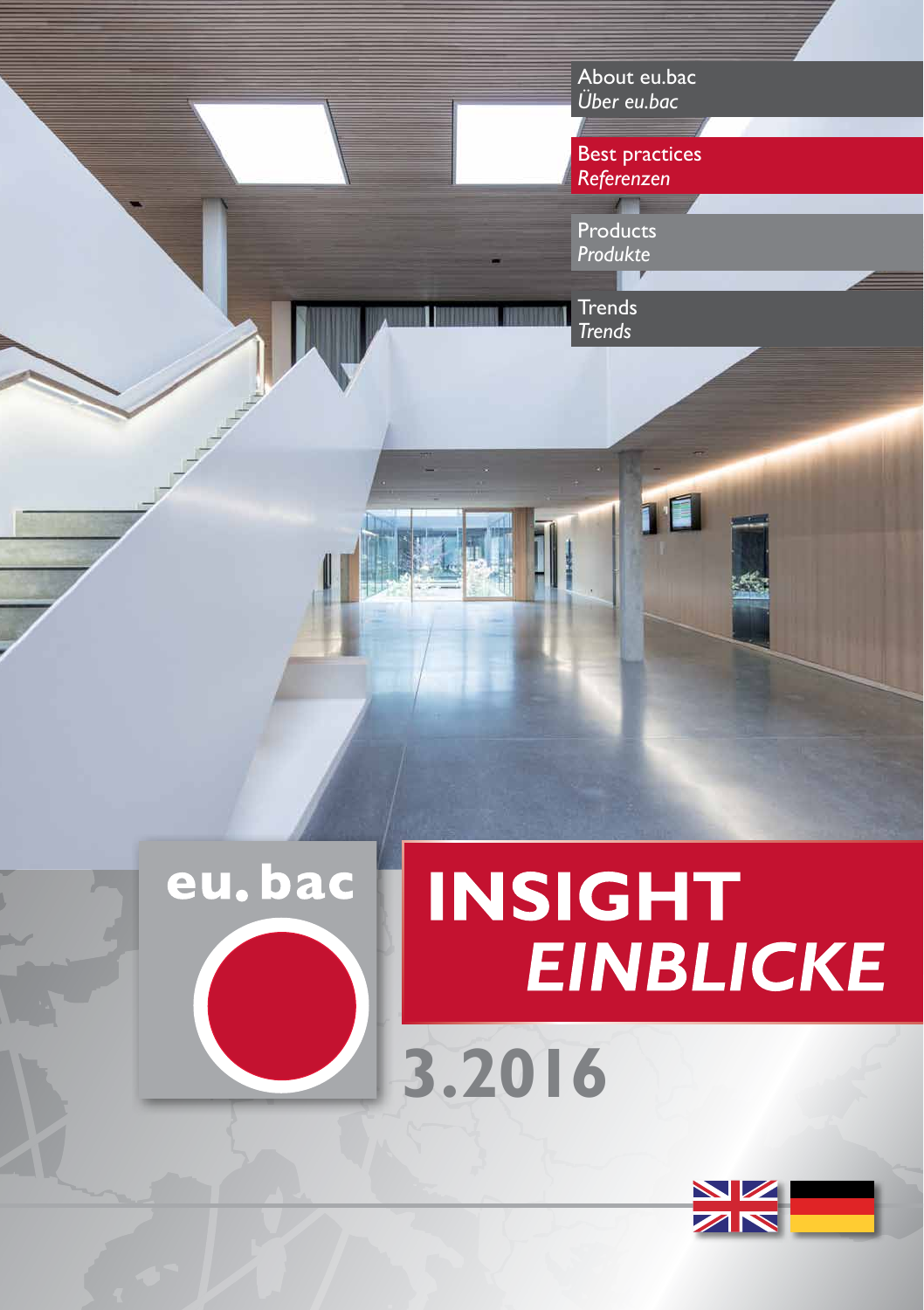

New PR actuator generation from Belimo successfully tested by Kuhn Champignon AG.

Neue PR-Antriebsgeneration von Belimo erfolgreich bei Kuhn Champignon AG getestet.

### **Best Practices**

# **Proven User-Friendliness and Reliability of the New PR Actuators**

The latest product within the Belimo product range has been specially developed for the HVAC industry and meets its requirements by 100 %. This is confirmed by the first experiences within the new plant of Kuhn Champignon AG in Full-Reuenthal (CH). The production plant is in operation since June 2015. The new generation butterfly valve actuator from Belimo was installed there in March 2016 and has been running since then flawlessly. The innovative actuators proofed, that they are highly user-friendly and reliable in the application. The project management for the plant is handled at Trane and the project manager and contact person for Belimo and Kuhn is Andreas Wechner. His experience with this solution was exclusively positive.

### **Initial situation**

In the production plant of Kuhn Champignon AG seven to eight tonnes of mushrooms are produced daily. In order to accelerate the growth, an artificial "autumn climate" is

created in the production. Under ideal temperature and humidity, the mushrooms ripen and become ready for harvest within three weeks. The existing plant and especially the hydraulics were obsolete after 30 years and no longer met the current standards of sustainable production. Therefore, the entire plant has been renewed with the purpose of saving energy and switching to variable amounts of water.

#### **Project requirements**

Energy saving was defined as the main objective for the new production plant. Additional requirements are:

- $\bullet$  Constant temperature and humidity in the production for the optimal growth of mushrooms
- $\bullet$  Switching to variable amounts of water in order to be able to react according to the season and demand
- $\bullet$  Reliable and innovative products that contribute to energy saving

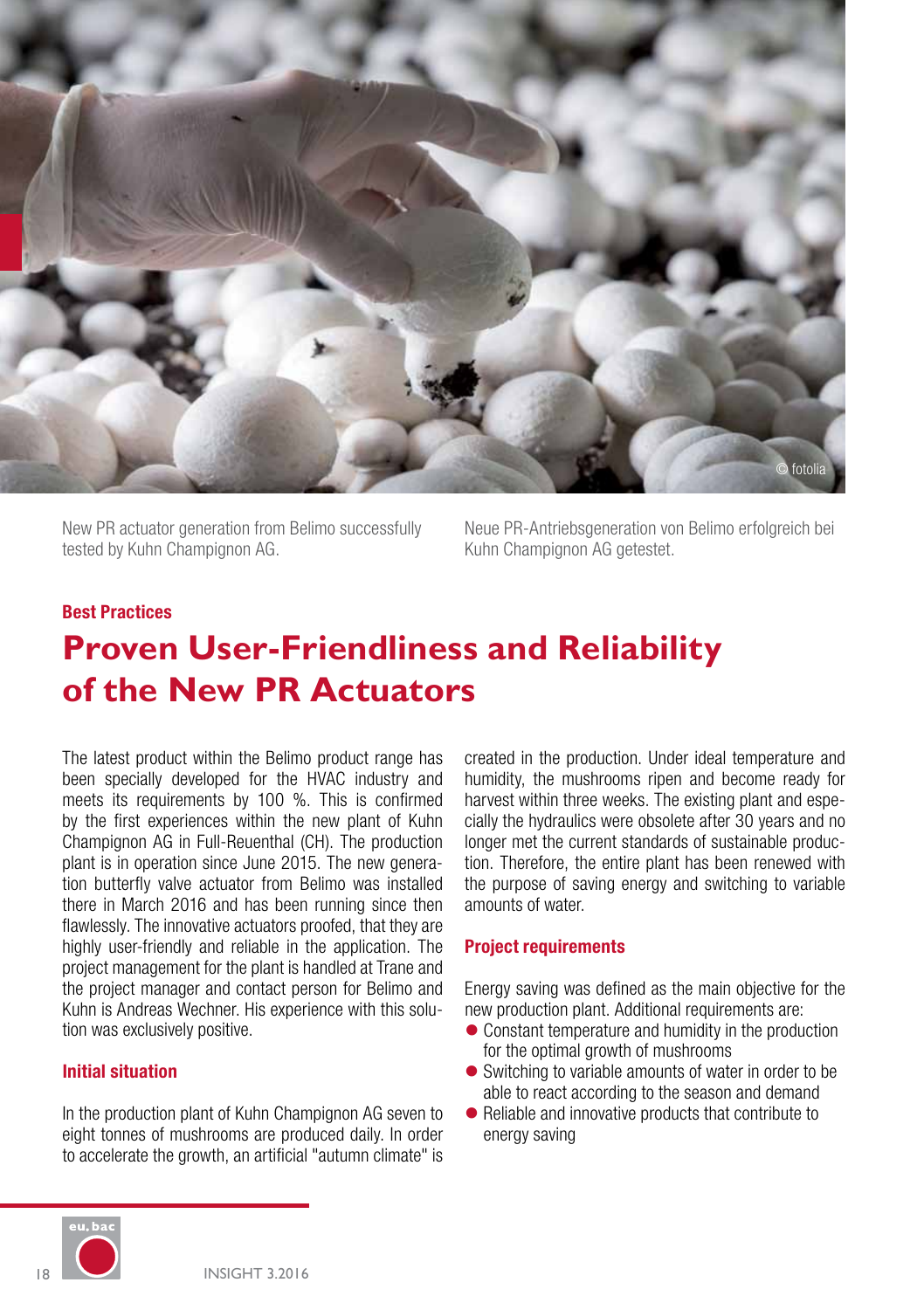### **Belimo solution**

The new butterfly valves and PR actuators from Belimo fulfil the task of dissipating the heat within the plant. This means that the warm water will be pumped into the ground water for cooling again. Depending on the season this happens daily. The new PR actuator is also easy to install thanks to its lower height and reduced weight "Compared to the previous model, the new PR actuator is easily installed", confirms Andreas Wechner from Trane and continues: "Only there were early difficulties in terms of control as it was different than the previous model." But with the new instructions this is no longer a problem. Another advantage is the functionality of hand crank. Thus, should the need be to switch the system to manual operation, it can be switched. This is an important aspect especially for Kuhn Champignon AG. Another benefit of the new PR actuator is the high energy saving potential. 80 % savings can be attained in combination with the new butterfly valve.

### **Customer benefits**

- $\bullet$  Easy installation thanks to lower overall height and reduced weight of the actuator
- $\bullet$  Easy commissioning, parameterising and maintenance through Near Field Communication (NFC)
- $\bullet$  Guaranteed reliable operation through intelligent self-adjusting valve design
- 80 % energy saving as the contact surface between valve seal and valve disk is reduced

### **Customer satisfaction**

"As a project manager for building automation, I am responsible for all aspects and phases within the automation of the plant", describes Andreas Wechner (see picture right) his role for Kuhn Champignon AG. "I had no concerns in installing the new Belimo PR actuator in the plant. Since the product has been tested at the factory

and additional customer experiences were incorporated as a result of field applications, the interest was very high. Belimo always brings new and innovative products to the market such as the Energy Valve or now the new PR actuator.



Particularly interesting for us is the BACnet connectivity in butterfly valve actuator that will be released soon. We will be glad to test it as the entire automation is based on BACnet", replied the Project Manager & Field Controls Representative of Trane to a question about the risk of using a product that is not yet officially available on the market. "When I have questions, I always get a quick and professional response from the Belimo employees, mainly from customer service specialist Alfred Dietsche. Or when we need something, the fast delivery times from Belimo is a big advantage. This facilitates collaboration immensely", he describes the support of Belimo.

| <b>Type of building</b> | Production                      |
|-------------------------|---------------------------------|
| <b>Project</b>          | Refurbishment                   |
| <b>Sector</b>           | <b>HVAC</b>                     |
| <b>Products</b>         | New generation Belimo butterfly |
|                         | valve-actuator                  |
| <b>Commissioning</b>    | Plant in June 2015              |
|                         | PR actuator in March 2016       |

BELIMO Automation AG Brunnenbachstrasse 1 CH-8340 Hinwil/Switzerland Tel. +41 (0) 43 843 61 11 info@belimo.com

> The innovative PR actuator installed in the new plant of Kuhn Champignon AG.

Die innovativen PR-Antriebe installiert in der neuen Anlage der Kuhn Champignon AG.



INSIGHT 3.2016